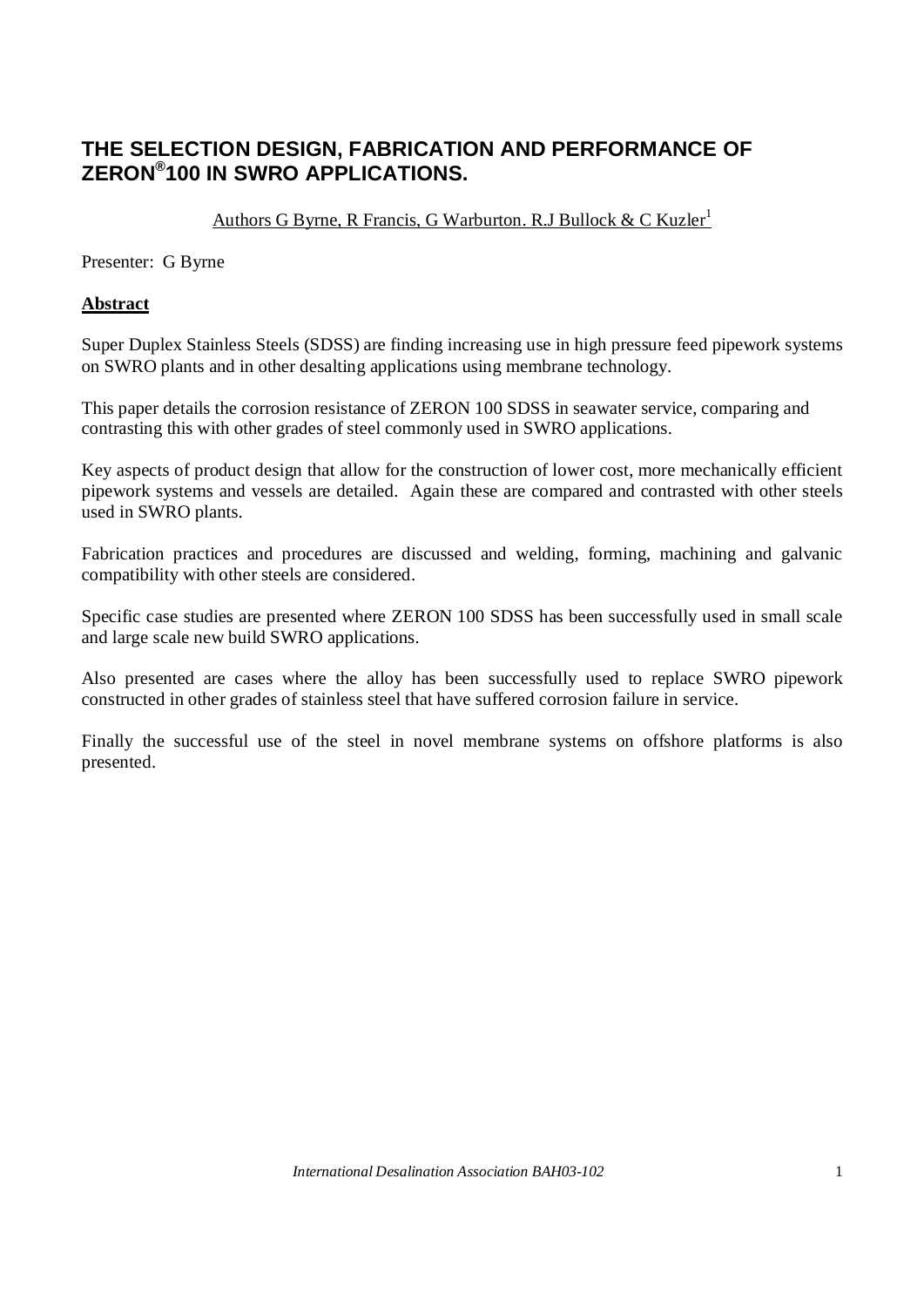# **I. INTRODUCTION**

This paper considers the nature of the alloy chemistry of ZERON 100, its microstructure and the resultant properties that make it attractive to the design engineer for Sea Water Reverse Osmosis (SWRO) applications. Aspects of design and fabrication to optimise its commercial attraction and performance in service are also detailed.

# **II. CORROSION RESISTANCE**

The diversity of stainless steel grades, the variation in costs and contradictory reports of their resistance to corrosion in seawater make it difficult for design engineers to establish a settled and undisputed material philosophy. All stainless steels rely for corrosion resistance upon the formation of a Chromium rich, oxide film on their surface, known as a passive film. Other elements, in particular molybdenum, nitrogen and tungsten are known to make the passive film, more difficult to breakdown in the presence of the chloride ion. Figure 1 shows that the passive film in most stainless steels is stable over a wide range of potentials. It also shows what elements extend this range of passivity or enhance corrosion resistance [1]. It can be seen that passivity is lost under highly oxidising (transpassive) conditions and when active, general corrosion occurs. Increased temperature also has a negative effect on passivity.

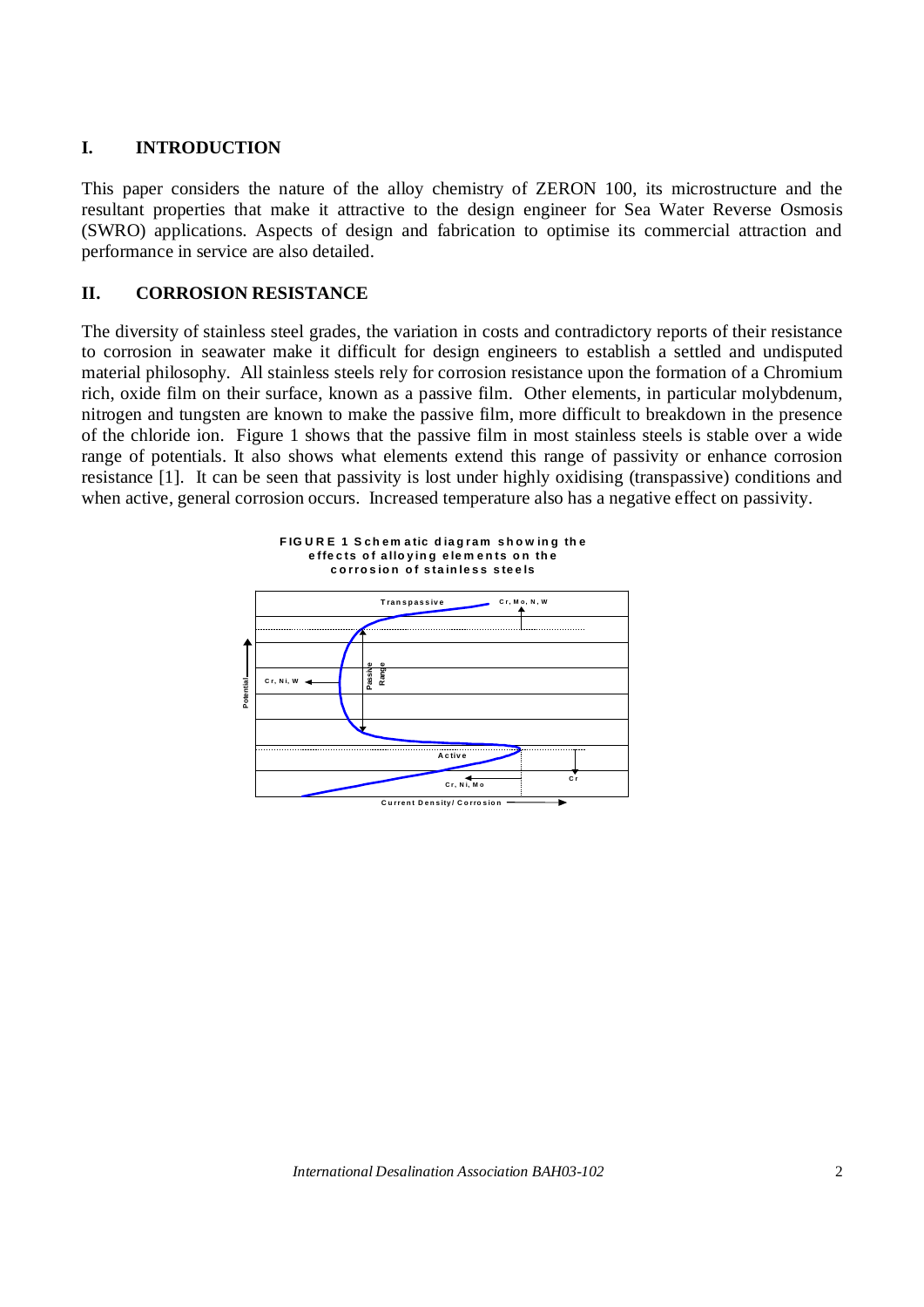A convenient, yet empirical, point of entry to differentiate between the corrosion resistance of stainless steels in chloride environments has been provided by Truman [2]. Using linear regression analysis of chemical composition and pitting and crevice corrosion test data, Truman identified a strong correlation between a parameter known as the Pitting Resistance Equivalent ( $PRE_N$ ) and, both the critical pitting and critical crevicing temperature (CPT/CCT) for a wide range of stainless steels in chloride solution (Figure 2).



#### **FIGURE 2 Critical pitting temperature versus PREN for some stainless steels**

The validity of this relationship has been confirmed by many subsequent authors. Kovach and Redmond [3] published an excellent review of the history of this work, rationalizing differences and discrepancies in test technique, alloy chemistry and seawater conditions and drawing compelling conclusions as to the relationship between  $PRE<sub>N</sub>$  and CCT in seawater. By comparing the results of long term crevice corrosion tests in warm seawater with laboratory results from ASTM G48 Method D corrosion tests, these authors found that only those alloys with a CCT of 35°C or higher in the Method D test resisted crevice corrosion in warm seawater (Figure 3).

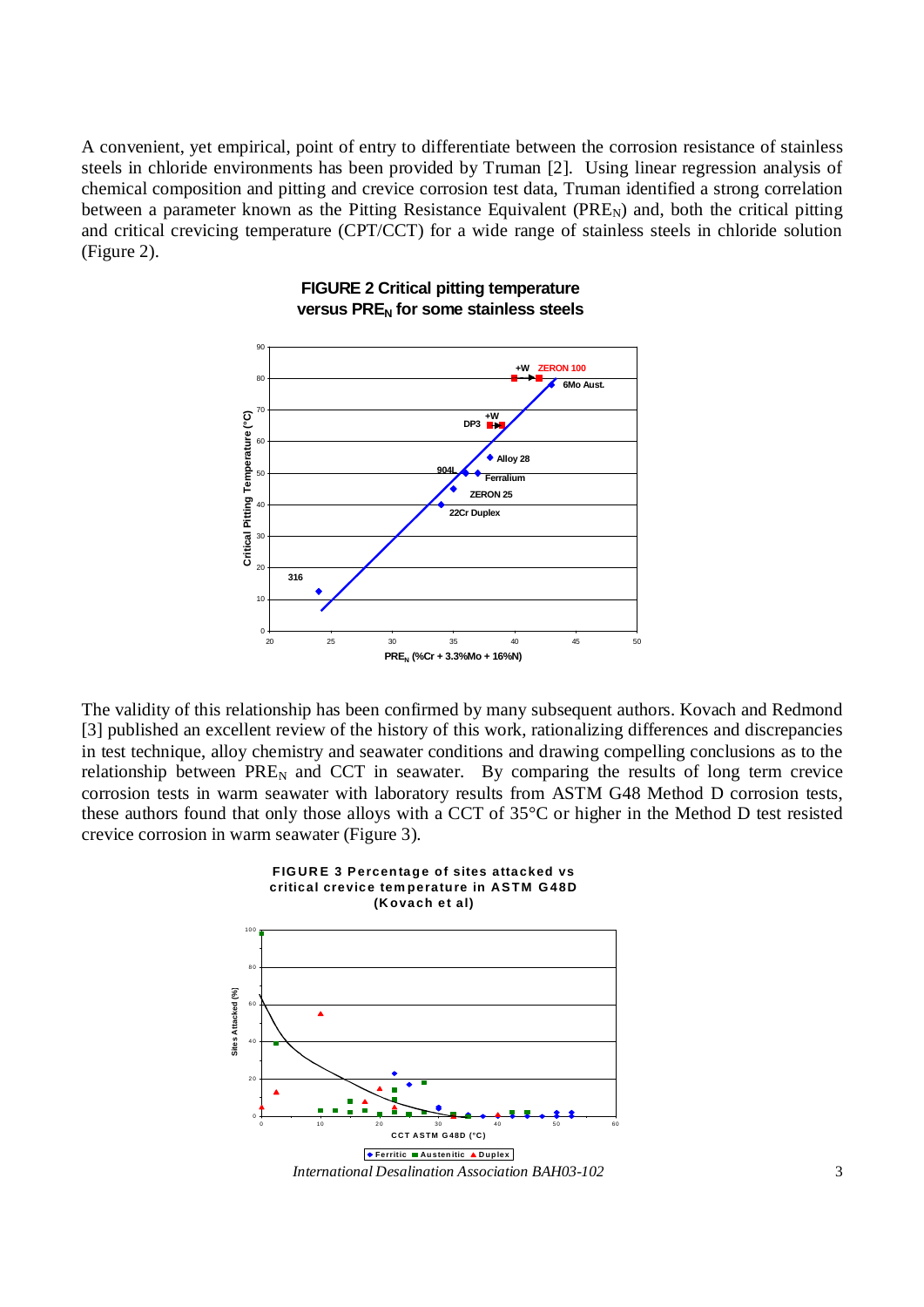Further, they were able to relate this behavior to the  $PRE<sub>N</sub>$  number of a range of stainless steels and determine the  $PRE<sub>N</sub>$  level necessary to avoid crevice corrosion (Figure 4).



**Figure 4 Relationship Between PRE<sub>N</sub>** and **Critical Crevice Temperature (ASTM G48D)**

This means that for seawater service only SDSS with a  $PRE<sub>N</sub>$  of 40 minimum and super austenitic stainless steels (SASS) grades with a  $PRE<sub>N</sub>$  of 45 minimum should be considered if crevice corrosion is to be avoided. However, this considers only seawater with typical chloride contents of 18-20,000 ppm. On brine rejection circuits this figure may double and we understand developments in membrane technology may further concentrate the reject brine with chloride. Figure 5 shows that under mildly oxidising conditions the CPT of Zeron 100 welds remains at about 50°C as the chloride content increases from 20,000 mg/l to 100,000 mg/l. The crevice corrosion resistance was displaced to even higher temperatures as the chloride content was reduced correspondingly.



**FIGURE 5 CCT/ CPT versus chloride concentration at a potential of +400mV SCE**

*International Desalination Association BAH03-102* 4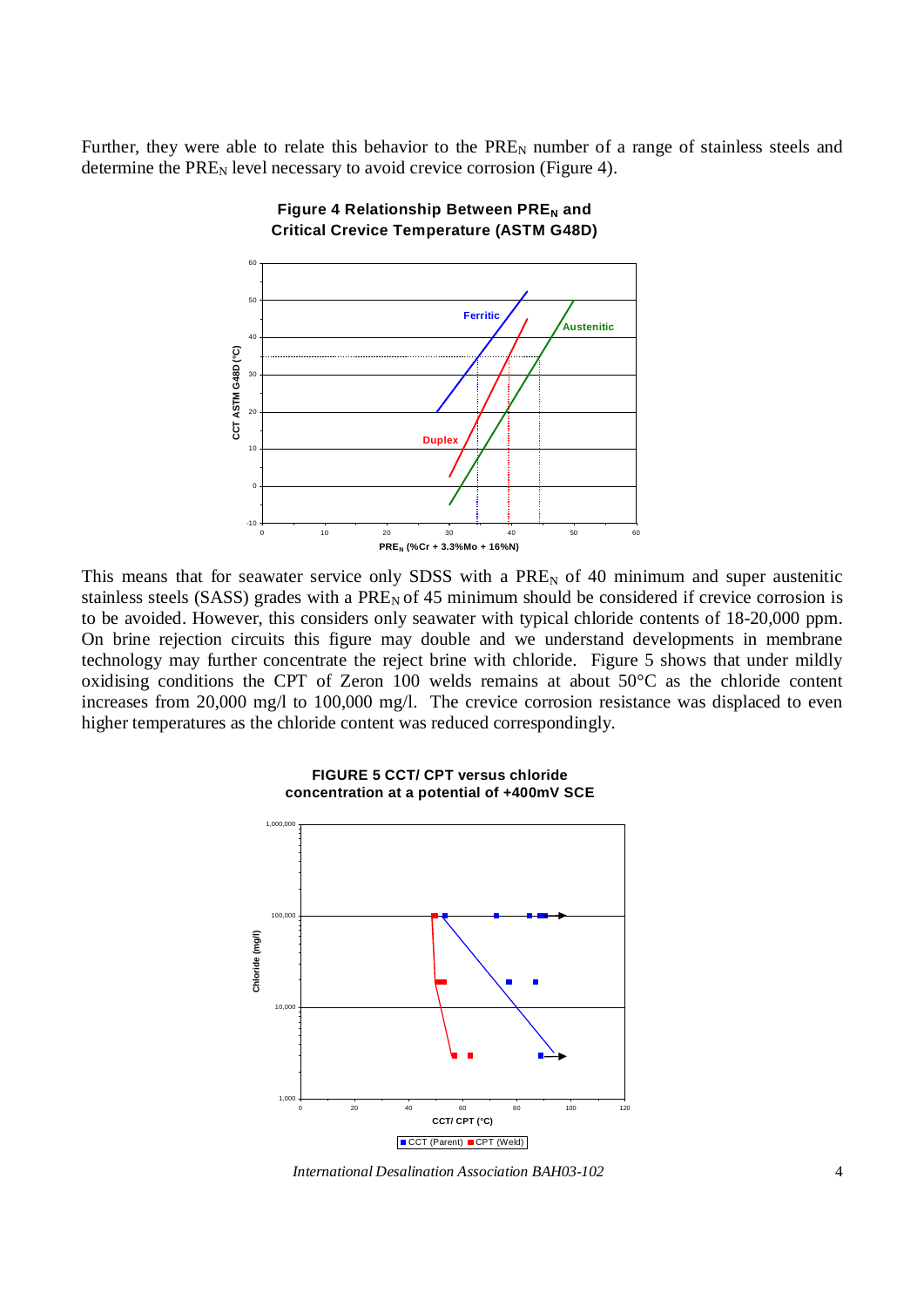The performance of high alloy stainless steels and nickel alloys in seawater service is dependent upon their proper chemical formulation, processing, heat-treatment and finishing.

The proper combination of alloy chemistry and thermo-mechanical processing is of prime importance. However, Shone [4] also found that:-

- 2.1 Poor pickling was leading to crevice corrosion of alloy 625 that had previously been believed to be immune to crevice corrosion in seawater. Grubb [5] confirmed the significance of pickling with respect to 6% Molybdenum alloys similarly .
- 2.2 Variation in performance between plate and tube products in 6% Molybdenum alloys was attributable to differences in processing.
- 2.3 Small differences in alloy chemistry of duplex and austenitic grades was giving rise to differences in crevice corrosion resistance.

In view of this, designers and specifiers should seek a consistency in supply source of the raw material (bar, billet, plate and seamless pipes). They should ensure all converters of raw material to finished and semi finished products are approved and qualified to manufacture by the supplier of the steel. This should ensure that all thermo-mechanical processing of the material is compatible with the base chemistry of the raw material provided. Without this level of consistency in material, variation in performance can arise [6]. Most reputable steel companies dealing with branded alloys appreciate this and work hard to retain brand integrity across all product forms.

So, purchase specifications should require tests confirming a suitable level of performance. These usually involve ASTM G48 Method A corrosion tests, Charpy impact tests and microstructure tests. This approach has been standardized in the form of ASTM A923. However, the scope of this standard is limited to the detection of intermetallics and does not address fitness for purpose.

# **III. DESIGN**

Table 1 shows the composition and mechanical strength of a range of stainless steels used in SWRO plants. **NOMINAL COMPOSITION (WT%)** 0.2% PROOF

|                               | <b>NOMINAL COMPOSITION (WT%)</b> |                |                 |     |                          |                          |                          |                  | $0.2\%$<br><b>PROOF</b> |                     |
|-------------------------------|----------------------------------|----------------|-----------------|-----|--------------------------|--------------------------|--------------------------|------------------|-------------------------|---------------------|
| <b>ALLOY</b>                  | Fe                               | $\mathbf{C}$ r | Ni              | Mo  | Cu                       | W                        | N                        | PRE <sub>N</sub> | <b>STRESS</b><br>(MPa)  | <b>UTS</b><br>(MPa) |
| 316L                          | bal                              | 17             | 10              | 2   | $\overline{\phantom{a}}$ | $\overline{\phantom{0}}$ | $\overline{\phantom{0}}$ | 24               | 170                     | 485                 |
| 904L                          | bal                              | 20             | 25              | 4.5 | 1                        | $\overline{\phantom{0}}$ | $\overline{\phantom{0}}$ | 35               | 215                     | 490                 |
| 6Mo Aust.                     | bal                              | 20             | 18              | 6   | 0.7                      | $\overline{\phantom{a}}$ | 0.2                      | 43               | 300                     | 650                 |
| <b>Zeron 100</b><br>(Wrought) | bal                              | 25             | $7\phantom{.0}$ | 3.5 | 0.7                      | 0.7                      | 0.25                     | >40              | 550                     | 750                 |
| <b>Zeron 100</b><br>(Cast)    | <b>bal</b>                       | 25             | 8               | 3.5 | 0.7                      | 0.7                      | 0.25                     | >40              | 450                     | 700                 |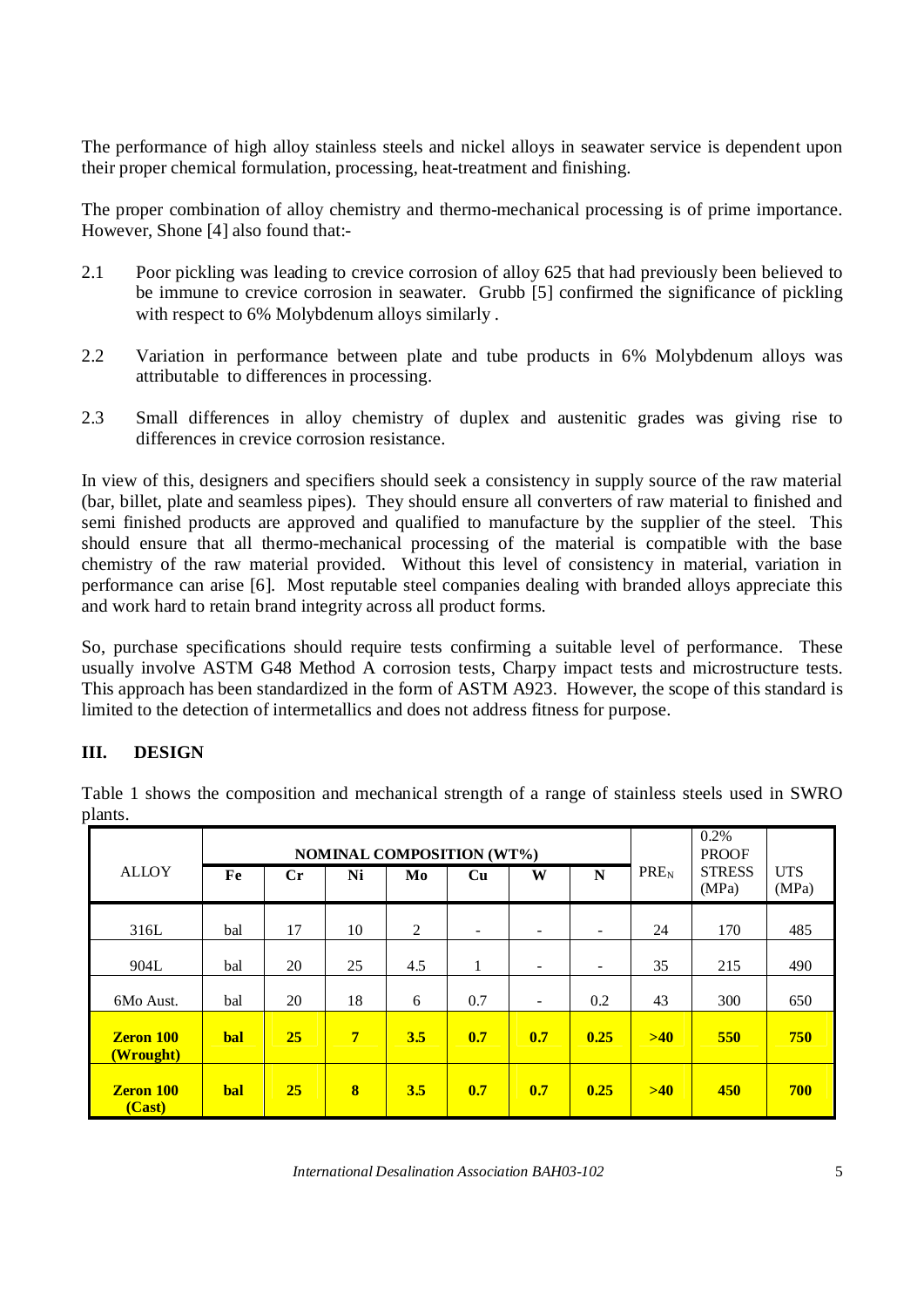Figure 6 plots the relative localised corrosion resistance as quantified by the  $PRE<sub>N</sub>$  number against the strength level of these steels. From this it can be seen that the family of duplex steels mirrors the family of austenitic stainless steels in terms of corrosion resistance but with the benefit of 2 x strength and the added benefit of higher resistance to chloride stress corrosion cracking.



#### **FIGURE 6 PREN versus 0.2% proof stress for some stainless steels**

Table 2 shows the allowable stresses for pipework and vessels of SASS and SDSS alloys according to British and American vessel and pipe codes.

Table 2.

|                                  | <b>DESIGN STRESS FOR TEMPERATURES UPTO 40°C (100°F)</b> |                         |                   |  |  |  |
|----------------------------------|---------------------------------------------------------|-------------------------|-------------------|--|--|--|
| <b>MATERIAL</b>                  | PD5500 (formerly BS5500)                                | <b>ASME VIII div 1.</b> | <b>ASME B31.3</b> |  |  |  |
| $6\%$ Mo<br>(UNS S31254)         | 207 MPa (*Note 1)                                       | 185 MPa                 | 207 MPa (*Note 1) |  |  |  |
| <b>ZERON 100</b><br>(UNS S32760) | 319 MPa (*Note 2)                                       | 214 MPa $(*Note 2)$     | 250 MPa           |  |  |  |

\* Note 1 - Material not listed in code; design stress calculated in accordance with code rules.

\* Note 2 - Enquiry case 5500/111 of PD 5500 and code case 2245-1 of ASME VIII.

Taking typical SWRO conditions of 70 bar max pressure and 40°C max design temperature it is possible to calculate for a given pipe diameter the wall thickness required to contain the pressure. The result of this exercise for a range of pipe sizes is shown in Table 3.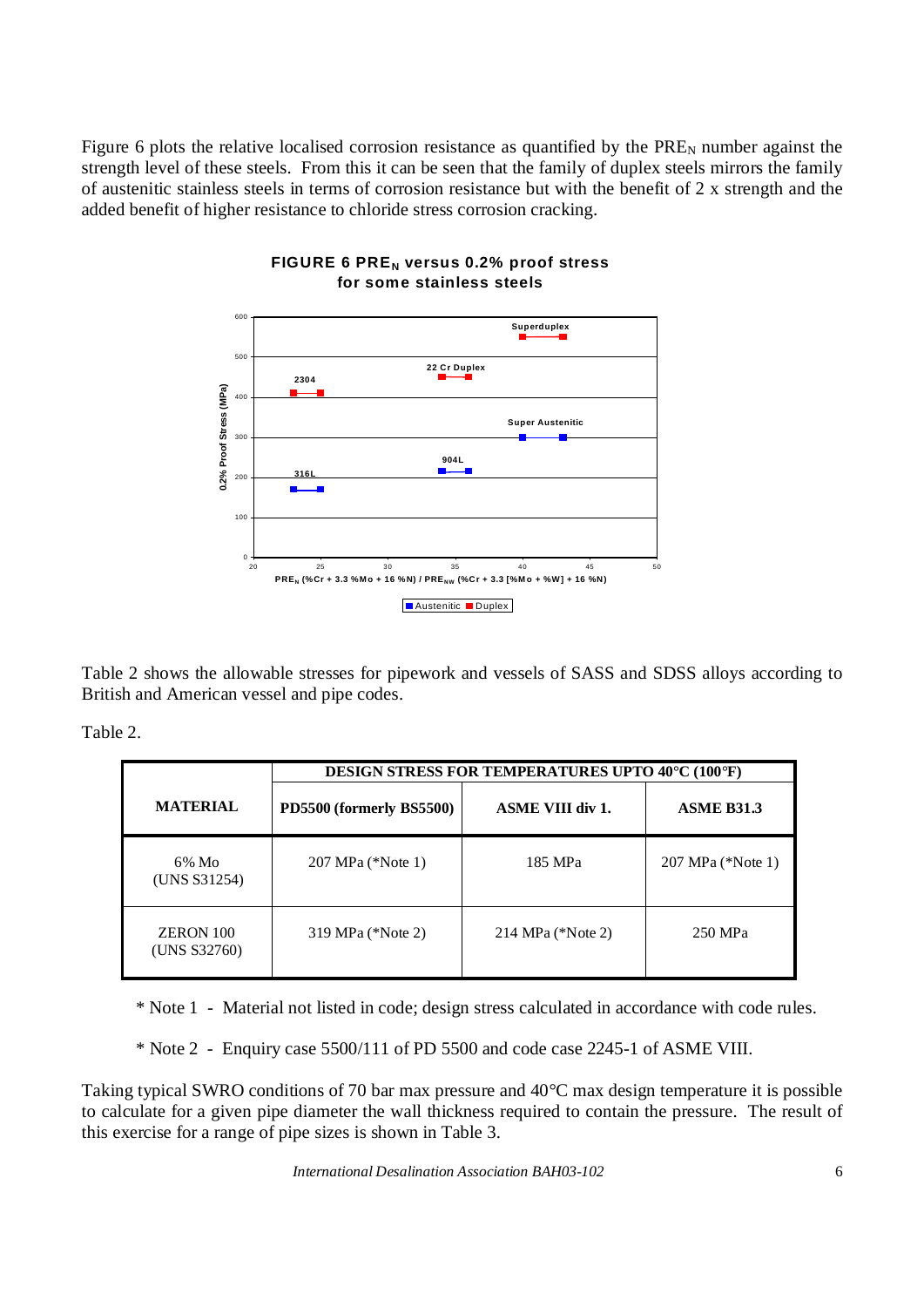|            | Table 3.                                              |     |        |        |       |            |       |        |          |
|------------|-------------------------------------------------------|-----|--------|--------|-------|------------|-------|--------|----------|
|            | PIPE WALL THICKNESS CALCULATED PER ASME B31.3         |     |        |        |       |            |       |        |          |
|            | INTERNAL PRESSURE 70 Bars (1015 psi), at 100°F (40°C) |     |        |        |       |            |       |        |          |
|            |                                                       |     | S31254 |        |       |            |       |        |          |
| <b>NPS</b> | Nom.                                                  |     |        |        | Nom.  |            |       |        | Saving   |
|            | Wall                                                  | Sch | (mm)   | Nom.   | Wall  | Sch        | (mm)  | Nom.   | 1b/ft    |
|            | (mm)                                                  |     |        | Weight | (mm)  |            |       | Weight |          |
| 1.5        | 0.921                                                 | 10S | 2.77   | 2.09   | 0.763 | 10S        | 2.77  | 2.09   | $\Omega$ |
| 4          | 2.181                                                 | 10S | 3.05   | 5.61   | 1.807 | 10S        | 3.05  | 5.61   | 0        |
| 6          | 3.211                                                 | 10S | 3.40   | 9.29   | 2.660 | 10S        | 3.40  | 9.29   | 0        |
| 8          | 4.180                                                 | 20  | 6.35   | 22.36  | 3.463 | <b>10S</b> | 3.76  | 13.40  | 8.96     |
| 14         | 6.785                                                 | 20  | 7.92   | 45.61  | 5.620 | 10         | 6.35  | 36.71  | 8.90     |
| 16         | 7.754                                                 | 20  | 7.92   | 52.27  | 6.423 | 20         | 7.92  | 52.27  | $\Omega$ |
| 18         | 8.724                                                 | 30  | 11.13  | 82.15  | 7.226 | 20         | 7.92  | 58.94  | 23.21    |
| 20         | 9.693                                                 | 30  | 12.70  | 104.13 | 8.029 | 20         | 9.53  | 78.60  | 25.53    |
| 22         | 10.662                                                | 30  | 12.70  | 114.81 | 8.832 | 20         | 9.53  | 86.61  | 28.20    |
| 24         | 11.631                                                | 30  | 14.27  | 140.68 | 9.635 | 30         | 14.27 | 140.68 | $\theta$ |

Weight (in bold) and therefore, cost savings become apparent at the 8" and larger sizes. Some argue that for smaller diameter pipes the requirement to use mechanical joints like Victaulic couplings mitigate against the use of schedule 10S pipework systems. However, the use of rolled grooves [7], or the use of schedule 40S pipe "pup pieces", complete with machined Victaulic grooves and taper bored on the ID to suit schedule 10S pipe makes the schedule 10S system a reality.

Today, consideration is being given to SWRO systems with pressures up to 100 bar. Large diameter energy recovery systems with pipework up to 24" NB are being considered. This particular case is detailed in Table 4 which compares 6% Molybdenum against ZERON 100. As the system pressure and pipe diameter increases the case for ZERON 100 SDSS application becomes even stronger.

|                                                        | Table 4.                                      |            |       |        |        |                  |       |        |          |
|--------------------------------------------------------|-----------------------------------------------|------------|-------|--------|--------|------------------|-------|--------|----------|
|                                                        | PIPE WALL THICKNESS CALCULATED PER ASME B31.3 |            |       |        |        |                  |       |        |          |
| INTERNAL PRESSURE 100 Bars (1450 psi), at 100°F (40°C) |                                               |            |       |        |        |                  |       |        |          |
|                                                        | S31254                                        |            |       |        |        | <b>ZERON 100</b> |       |        |          |
| <b>NPS</b>                                             | Nom.                                          |            |       |        | Nom.   |                  |       |        | Saving   |
|                                                        | Wall                                          | Sch        | (mm)  | Nom.   | Wall   | Sch              | (mm)  | Nom.   | 1b/ft    |
|                                                        | (mm)                                          |            |       | Weight | (mm)   |                  |       | Weight |          |
| 1.5                                                    | 1.308                                         | 10S        | 2.77  | 2.09   | 1.085  | 10S              | 2.77  | 2.09   | $\Omega$ |
| $\overline{\mathbf{4}}$                                | 3.098                                         | <b>40S</b> | 6.02  | 10.79  | 2.569  | <b>10S</b>       | 3.05  | 5.61   | 5.18     |
| 6                                                      | 4.561                                         | 40S        | 7.11  | 18.97  | 3.782  | 40S              | 7.11  | 18.97  | $\Omega$ |
| 8                                                      | 5.938                                         | 20         | 6.35  | 22.36  | 4.923  | 20               | 6.35  | 22.36  | $\theta$ |
| 14                                                     | 9.638                                         | 40         | 11.13 | 63.44  | 7.991  | 30               | 9.53  | 54.57  | 8.87     |
| 16                                                     | 11.014                                        | 40         | 12.70 | 82.77  | 9.133  | 30               | 9.53  | 62.58  | 20.19    |
| 18                                                     | 12.391                                        | 40         | 14.27 | 104.67 | 10.274 | 30               | 11.13 | 82.15  | 22.52    |
| 20                                                     | 13.768                                        | 40         | 15.09 | 123.11 | 11.416 | 30               | 12.70 | 104.13 | 18.98    |
| 22                                                     | 15.145                                        | 60         | 22.23 | 197.41 | 12.558 | 30               | 12.70 | 114.81 | 82.60    |
| 24                                                     | 16.522                                        | 40         | 17.48 | 171.29 | 13.699 | 30               | 14.27 | 140.68 | 30.61    |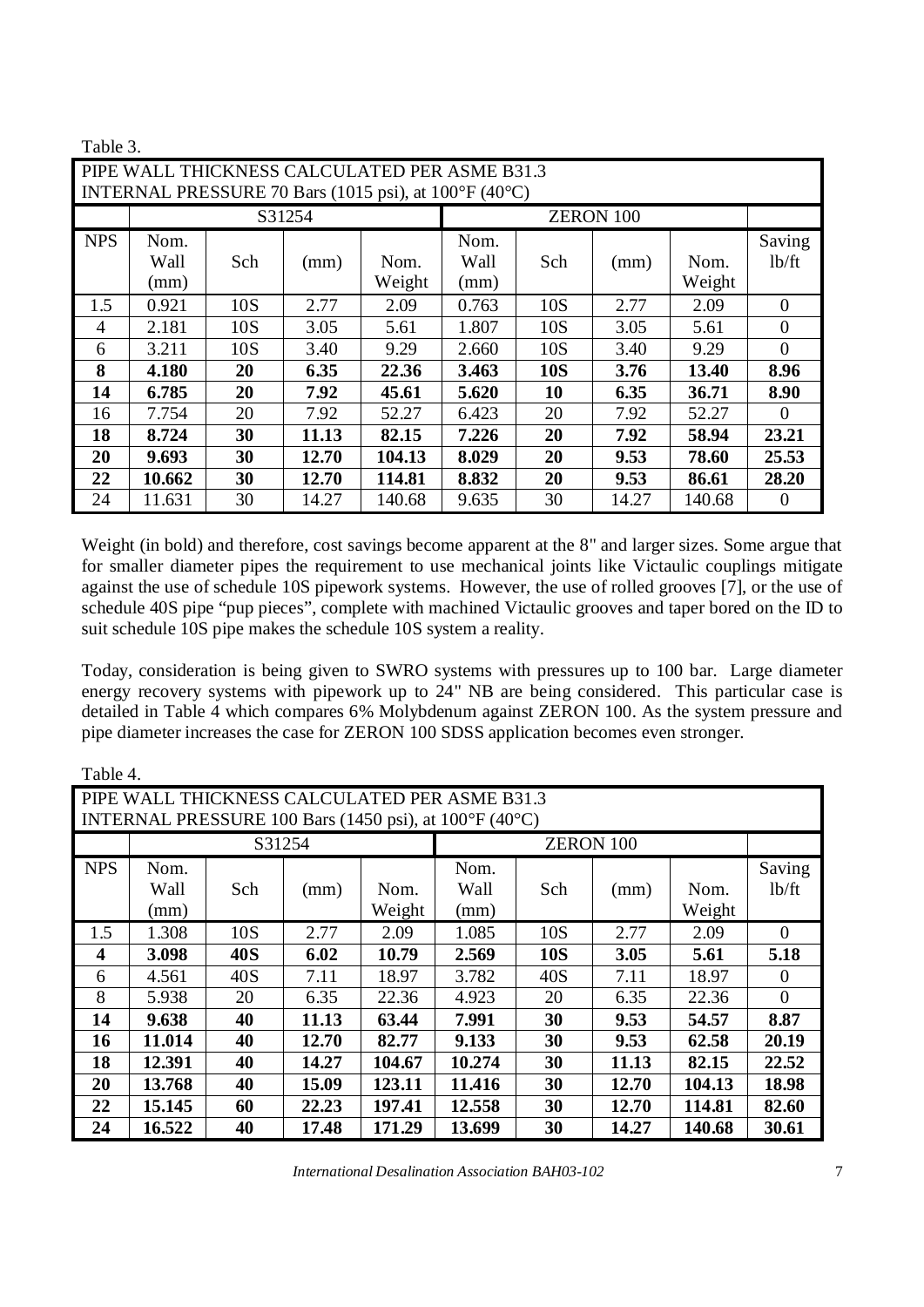We have come across contractors who design SDSS pipework systems using 6% Molybdenum design stresses, we have come across contractors who have used allowable stresses for vessels (ASME VIII div 1) instead of ASME B31.3 to design pipework systems and there are those who build in their own additional factor of safety into the coded design stresses for both SDSS and SASS systems. Such practices fail to take full advantage from these steels and constitute poor value engineering . We have not encountered these practices in any other industry that we deal in.

# **IV. FABRICATION**

# **4. 1 Welding**

Fabrication by welding of all high alloy stainless steels should be carried out by qualified welders working to qualified procedures. Qualification of procedures should follow the requirements of ASME IX but be augmented with a corrosion test to ASTM G48A, Charpy impact testing and a microstructure check. Similarly welder qualifications should be in accordance with ASME IX and should also be augmented with a G48A corrosion test and a microstructure check.

The corrosion resistance of welds, in both ZERON 100 and SASS's can be reduced as a consequence of a broadly similar metallurgical response to the weld thermal cycle, and similar metallurgical phenomena occurring during solidification of the weld metal [8]. Both alloys are susceptible to the formation of sigma phase if the weldment is too hot for too long. Sigma phase is a brittle, chromium-rich precipitate that causes the adjacent matrix to be depleted in Chromium, which lowers its corrosion resistance. Early assessments of the extent to which corrosion resistance can be diminished by sigma phase formation were based upon isothermal heat treating of stainless steels in furnaces to generate sigma and then measuring the corrosion resistance. However, it has been shown [9,10] that simulations of this nature significantly over estimate the detrimental effect on corrosion resistance of sigma phase formation in real welds.

Leonard et al [11] systematically examined the effect of intermetallic phases on the corrosion resistance of SDSS and SASS GTA weldments. The welding conditions examined covered welding arc energy representing typical industrial practice, the high heat input end of the typical range and heat inputs in excess of manufacturers recommended values (abusive practice) respectively.

Table 6 shows the peak and average volume fractions of intermetallic phases found in each of the welds. Both grades show a tendency to increasing volume fractions of intermetallic with increasing heat inputs. The austenitic grades precipitated more sigma phase than the duplex steels. This is attributable to the higher alloy 625 type welding consumables used. Overall the level of sigma phase precipitated as a consequence of these weld thermal cycles was low.

| <b>ARC</b>               |             | Volume Fraction of Sigma Phase (%)        |                                        |      |                                           |      |                                |
|--------------------------|-------------|-------------------------------------------|----------------------------------------|------|-------------------------------------------|------|--------------------------------|
| <b>ENERGY</b><br>(kJ/mm) |             | <b>TYPICAL</b><br>$(0.9 \text{ to } 1.6)$ | <b>HIGH</b><br>$(1.1 \text{ to } 2.0)$ |      | <b>ABUSIVE</b><br>$(1.9 \text{ to } 3.2)$ |      | PRECIPITATE SIZE               |
| <b>ALLOY</b>             | <b>PEAK</b> | AVE.                                      | <b>PEAK</b>                            | AVE. | <b>PEAK</b>                               | AVE. |                                |
| 31254                    | 1.8         | 1.4                                       | 2.1                                    | 19   | 2.4                                       | 1.8  | 4um dia                        |
| <b>ZERON 100</b>         | 0.2         | 0.3                                       | 0.8                                    | 0.6  | 1.7                                       | 0.5  | $2\mu m$ wide x $10\mu m$ long |
| 32750                    | 0.8         | 0.2                                       | 2.6                                    | 0.3  | 13                                        | 0.4  | $2\mu m$ wide x $10\mu m$ long |

Table 6.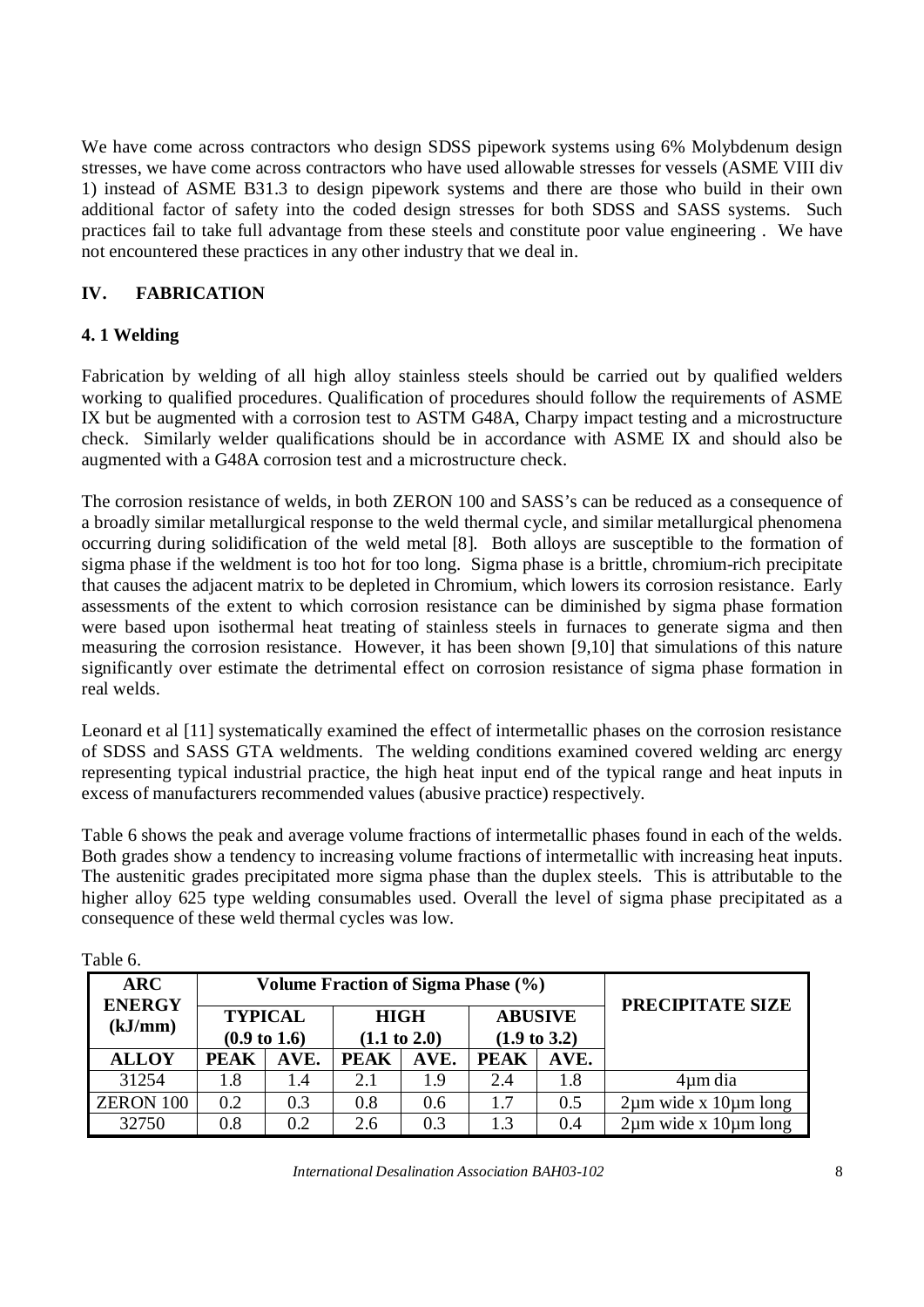These welds were then exposed to aerated, chlorinated (0.5 to 1.0 ppm) seawater at 40<sup>o</sup>C for 62 days and then (following examination) at 53°C for a further 29 days. It should be recognized at this stage that aerated chlorinated seawater is a highly oxidising, aggressive medium, more so than the chemically treated seawater encountered in HP feed pipework in SWRO systems.

The results of the seawater exposure were that none of the weldments exhibited corrosion attack. Moreover, there was no significant difference between any of the welds. Weight loss measurements indicated corrosion rates of less than 0.001 mm/yr. maximum.

The difference between the corrosion resistance of real welds that contain sigma phase and simulated samples containing isothermally transformed sigma is the size and distribution of the precipitates. Isothermally formed sigma particles have time to nucleate and grow under roughly equilibrium conditions. Diffusion processes cause the adjacent matrix to be depleted in Chromium and Molybdenum, locally lowering the  $PRE<sub>N</sub>$  of the materials immediately adjacent to the precipitate. This zone of depletion increases as the particle size increases. In real welds the thermal cycle is dynamic. Nucleation and growth of precipitates is an incremental process occurring far from equilibrium, across a temperature gradient and is essentially integrated over the relevant temperature ranges of the weld thermal cycle. This has the effect of restricting the growth and diffusion processes in real welds, so minimizing the width of the denuded zone of lower  $PRE<sub>N</sub>$  material surrounding the precipitate. For pitting corrosion to propagate, the depleted zone must be sufficiently large to contain a stable pit. In real welds this is more difficult to achieve than in isothermal heat treatments. In essence, it is the size of the sigma precipitate that determines its adverse effect on corrosion resistance not its volume fraction. Francis [9] showed that the size of particles formed in isothermal treatment are 7 to 10 times larger than the precipitates formed in welds, for the same overall volume fraction.

Taking a semi quantitative approach encompassing diffusion and percolation theory, Francis and Warburton [12] were able to show that for precipitates of about 2um in diameter (typical for real welds) a volume fraction of around 4% would be necessary before corrosion resistance would be affected. This theory was supported by seawater testing of real welds, deliberately manufactured to give a wide range of sigma phase volume fraction, as shown in Figure 7.



#### **FIGURE 7 Depth of attack versus sigma content in chlorinated sea water at 35°C**

*International Desalination Association BAH03-102* 9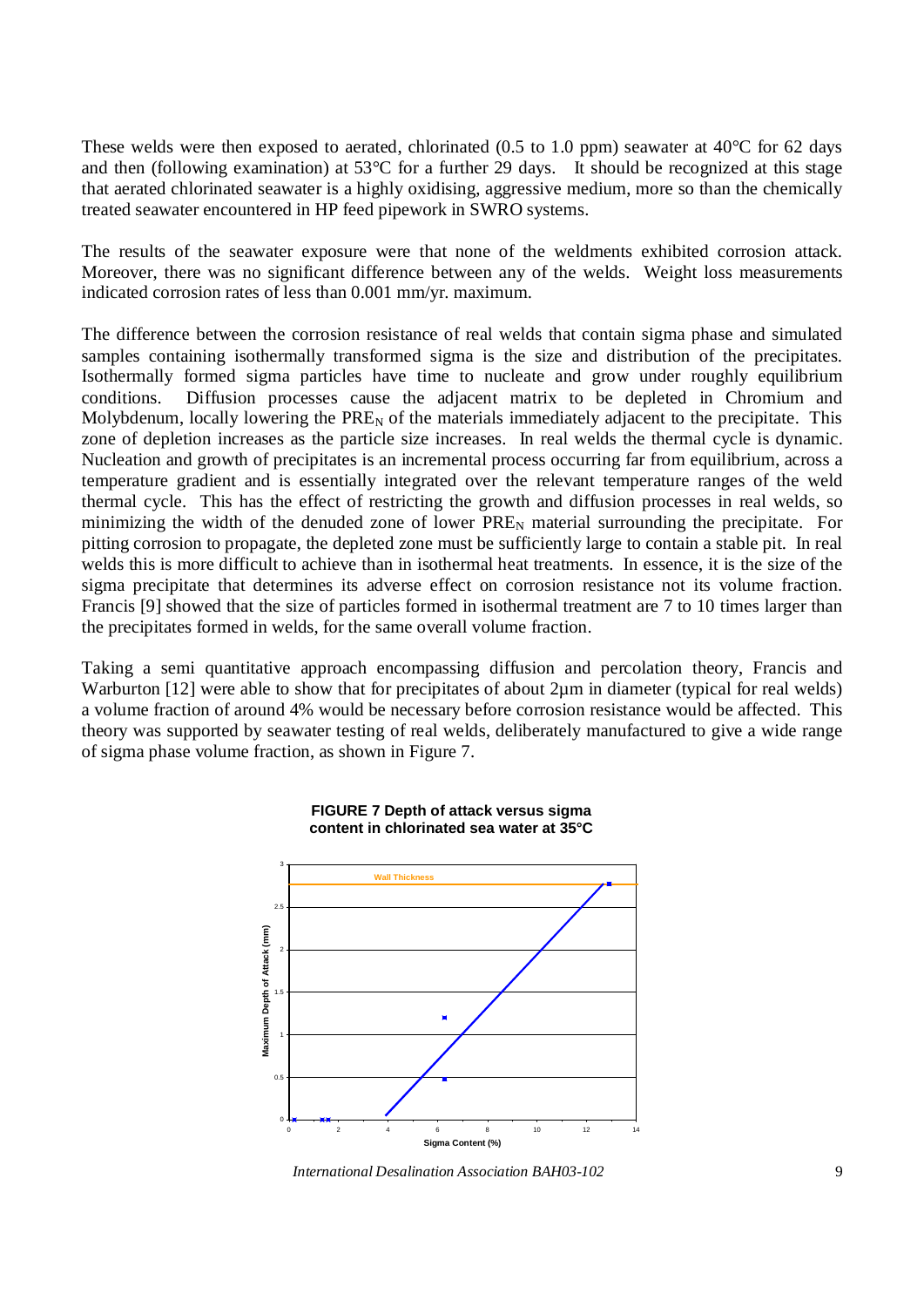These findings have subsequently been supported by others [8,11] working in the laboratory and by the performance of real welds in the field [13,14].

These results and experiences demonstrate that within the range of practical fabrication there is no discernible difference between the pitting corrosion resistance of SASS, other SDSS and ZERON 100 weldments in seawater. Indeed, should the designer feel it necessary to further optimise the corrosion resistance of the welded joint the option remains to pickle the fabricated spools. Francis et al [15] have shown that for ZERON 100, this can increase the CPT of welds in seawater by  $\sim17^{\circ}$ C for acid immersion of spools at 55°C and for welds pickled with special acid paste at room temperature. Of course this would require spools to be of a manageable size and have flanged connections for site assembly to avoid closure welds on site that could not be pickled.

These results and practical experience shows that the level of tolerance of welded joints in SASS and SDSS to welding conditions beyond the manufacturers recommended levels is good. This is in agreement with Shone [4] who also considered practical fabrication implications on corrosion. This should give the design engineer confidence in the robust performance and pitting corrosion resistance of weldments in both these steels in SWRO applications.

# **4.2 Forming**

Other fabrication issues relate to the forming of branch connections on manifold pipework feeding the membranes. Such branches can be produced as "set-on" arrangements or as cold formed branches with a stand up height of the branch suitable to allow orbital welding. Previously, some contractors questioned the credibility of cold forming branches in such high strength steels on a consistent basis. However, the limit is provided by the mechanical capacity of the machine to form the branch and not the ductility of the steel. Both G48 Method A and electrochemical testing in seawater has shown that the cold work induced during forming of these branches does not impair the pitting resistance of the steel [16]. Infact, Charles [17] has shown that the cold forming behavior of SDSS, as defined in cupping tests, is very similar to the SASS.

### **4. 3 Machining**

Machinability and guidelines for duplex stainless steel are detailed in a recent IMOA publication [18]. Gunn [19] has observed that SDSS and SASS are more difficult to machine than standard grades. In his comparison of these alloys though he found no clear trend. For SDSS processes such as end milling were easier to perform whilst intermittent cutting operations were more difficult to perform when compared with SASS. In any case both alloys are machinable by all the common processes (sawing, turning, facing, milling, drilling etc) as would be expected for engineering steels.

### **4. 4 Assembly and Galvanic Compatibility**

Assembly of pumps, vessels, pipe spools, valves and instruments does not generally cause a problem. However, care does need to be taken in the selection of gaskets suitable for seawater service that do not promote crevice corrosion of flange faces. Kain [20] has considered different types of gasket and their relative influence of crevice corrosion. He found that gaskets best suited to seawater service were natural and synthetic elastomer-type gaskets. (Neoprene, Fluorelastomer, Butyl and Nitrile). Those gaskets more likely to promote crevice corrosion were PTFE and graphite or carbon filled fibre gaskets.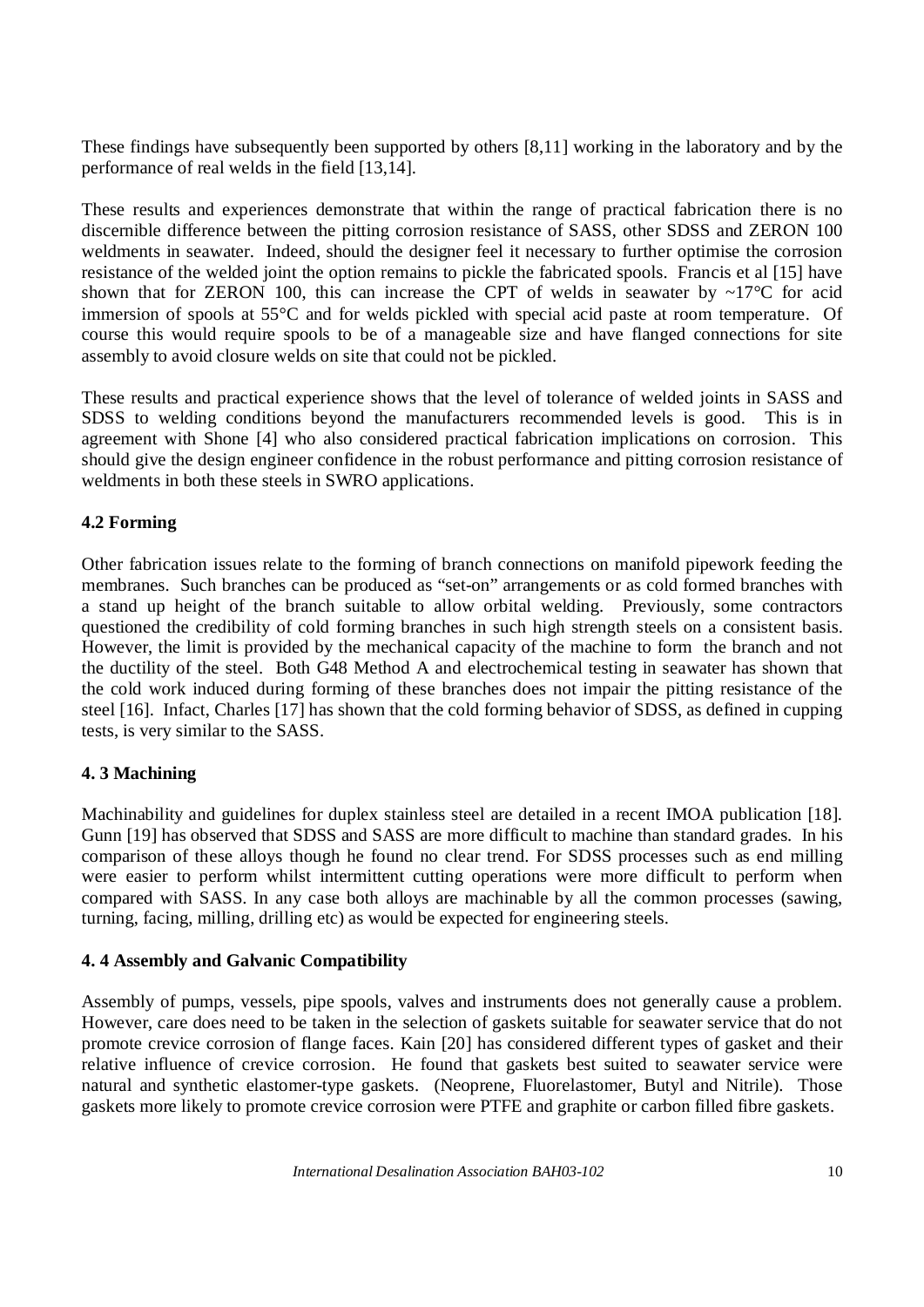Rogne [21] has noted that those gaskets less likely to promote crevice corrosion were all water absorbent to some degree. It is thought that this absorbed water may dilute the environment inside the crevice making it less severe and so less likely for propagation of crevice corrosion. The gaskets that do enhance crevice corrosion can be considered to be of two types. There are those that do not absorb water (like PTFE), and there are the graphite filled ones, where it is believed that the graphite enhances the cathodic reaction to facilitate crevice corrosion. All stainless steels are susceptible to this negative influence on crevice corrosion resistance

Designers should also be sure that when spiral wound gaskets are selected in seawater applications the actual winding material is galvanically compatible with the parent material. For example alloy 400 or 316L windings would suffer corrosion. The corrosion products formed are often aggressive with respect to the flange material and can cause corrosion [22]. Compatible windings for ZERON 100 flanges in seawater service are Titanium, SASS, alloy 625 or alloy C276.

Often it may be necessary to construct pipework systems containing different grades of steel i.e. SDSS pumps connected to SASS pipes or dissimilar metal valves or instrumentation in a pipework system. In such cases the risk of galvanic corrosion must be addressed. At least three major projects to determine the galvanic compatibility of dissimilar metal joints between notionally marine corrosion resistant alloys have been carried out. Shone et al [4] concluded that provided two materials were intrinsically resistant to crevice corrosion in seawater in their own right, then they could be coupled together without risk of galvanic corrosion. This view has been subsequently confirmed by Kain [23] and Turnbull [24] and by almost 20 years of experience of the use of SDSS pumps and valves in SASS seawater cooling systems used in the Norwegian sector of the North Sea [27].

Table 7 [28] categorizes what material grade couples are galvanically compatible in seawater and those that should be avoided or engineered with care.

| <b>CATEGORY</b>       | <b>TYPE</b>         | <b>ALLOY</b>                                           |
|-----------------------|---------------------|--------------------------------------------------------|
|                       | Noble; passive      | Nickel-chrome-molybdenum alloys (Mo>7%),               |
|                       |                     | 6% Molybdenum austenitic stainless steel, Super Duplex |
|                       |                     | Stainless Steel, Titanium and its alloys               |
| $\mathcal{D}_{\cdot}$ | Passive; not truly  | Alloy 400/K-500, 904L, 22% Cr duplex, Alloy 825        |
|                       | corrosion resistant | Alloy 20, 316L                                         |
| 3                     | Moderate corrosion  | Copper alloys                                          |
|                       | Resistance          | Austenitic cast iron                                   |
|                       | Poor corrosion      | Carbon Steel / Cast iron                               |
|                       | Resistance          | Aluminium alloys                                       |

**TABLE 7.** Alloy Groupings for Seawater at Ambient Temperature.

# **V. APPLICATION CASE STUDIES**

In the early 1990's the Spanish Ministry of Water were actively seeking materials options for SWRO systems to compete with 904L and 6% Molybdenum grades. Availability of products and costs were the main issues, that they needed to address. The drive was to build plants in the Canary Islands that would provide water for drinking and agriculture and would accommodate the seasonal swell in the population of the islands during the summer months.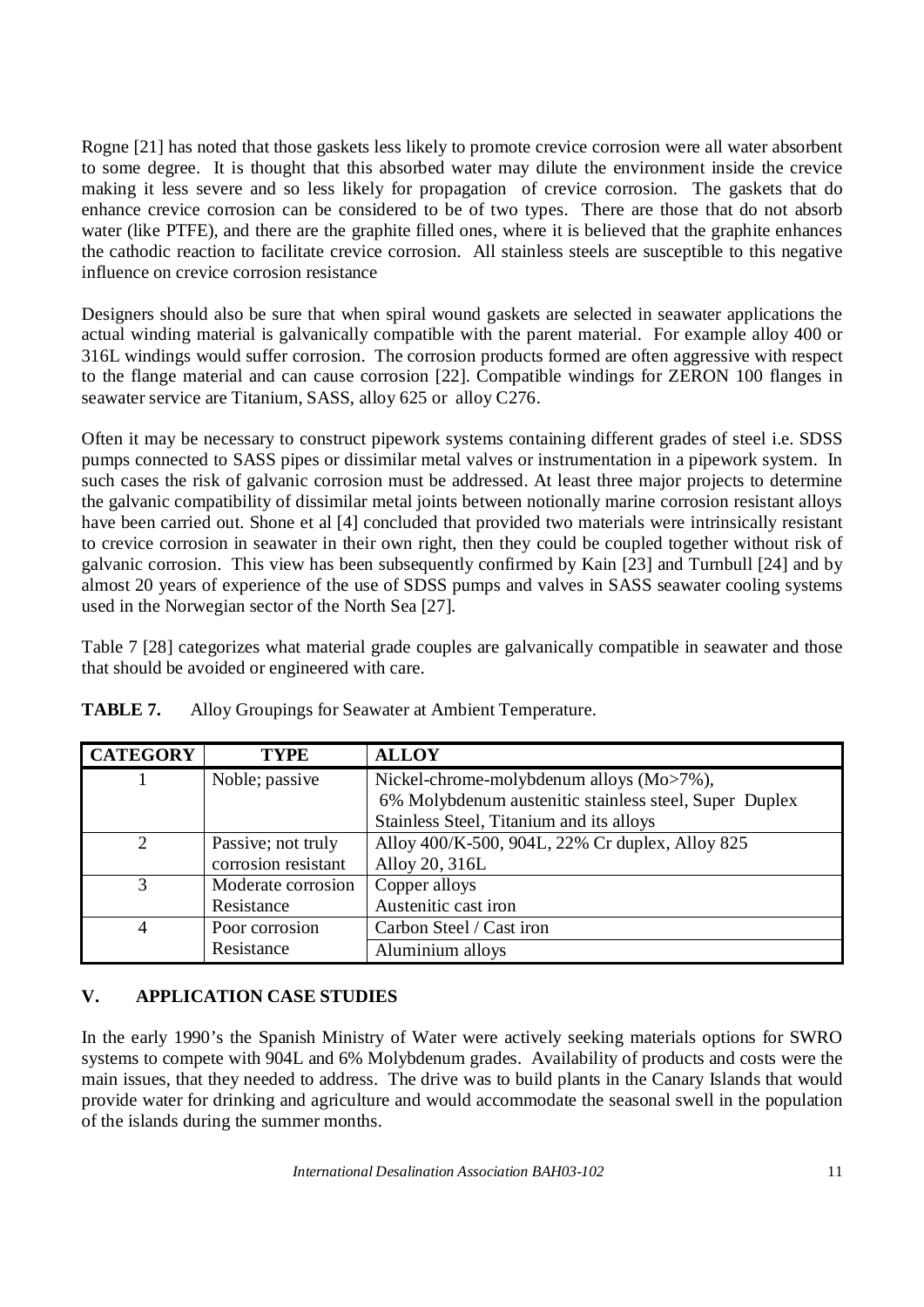The plants were generally of modular construction producing  $7000 \text{ m}^3/\text{day}$  and capable of expansion.(These plants now operate at  $27,000 \text{ m}^3/\text{day}$ . Adeje-Arona (Figure 8) was the first plant quickly followed by Playa De Las Americas. Then came Rogue Prieto-Guia, again in Tenerife and then Boca Barranco in the Gran Canaria. These plants have all worked well since their installation and deployment of ZERON 100 in similar applications around the world continues.

Figure 8



There have also been several cases where ZERON 100 has been used to replace 316L and 22% Chromium duplex stainless steels that were suffering corrosion in SWRO applications. In the UAE two 2,500m<sup>3</sup>/day facilities and more recently in Saudi Arabia a 14,000m<sup>3</sup>/day facility, originally constructed in 316L material, have been retrofitted with ZERON 100 pipework The 316L pipe spools had suffered pitting at welds and in the mother pipe and crevice corrosion at flange faces. The UAE systems were fabricated in the territory while the system for Saudi Arabia was fabricated in the U.K. and assembled on site.

In the Philippines seawater feed pipework had been constructed in 22% Cr duplex steel in two plants, both of which had suffered pitting at welds and in pipes. These systems were retrofitted with ZERON 100 in 1995 with no problems reported since.

As well as main seawater feed pipework systems, ZERON 100 has been used for pumps, valves vessels, energy recovery systems and permiate ports. The largest SWRO project to date to utilise ZERON 100 has been the  $106,000m^3$ /day Tampa Bay Water Project, (Figure 9) where the large diameter seawater feed pipework has been constructed in the grade.

ZERON 100 has also been deployed in a novel application of membrane technology used by the offshore oil and gas industry. In circumstances where oil wells are becoming depleted and the pressure in the formation is falling, operators revert to secondary recovery processes. One such process involves injection of seawater into the formation to repressurize the well and enhance recovery. However, when the reservoir contains significant amounts of barium or strontium, seawater injection can cause the corresponding sulphate salts to be formed as scales. This reduces the permeability of the well and

*International Desalination Association BAH03-102* 12

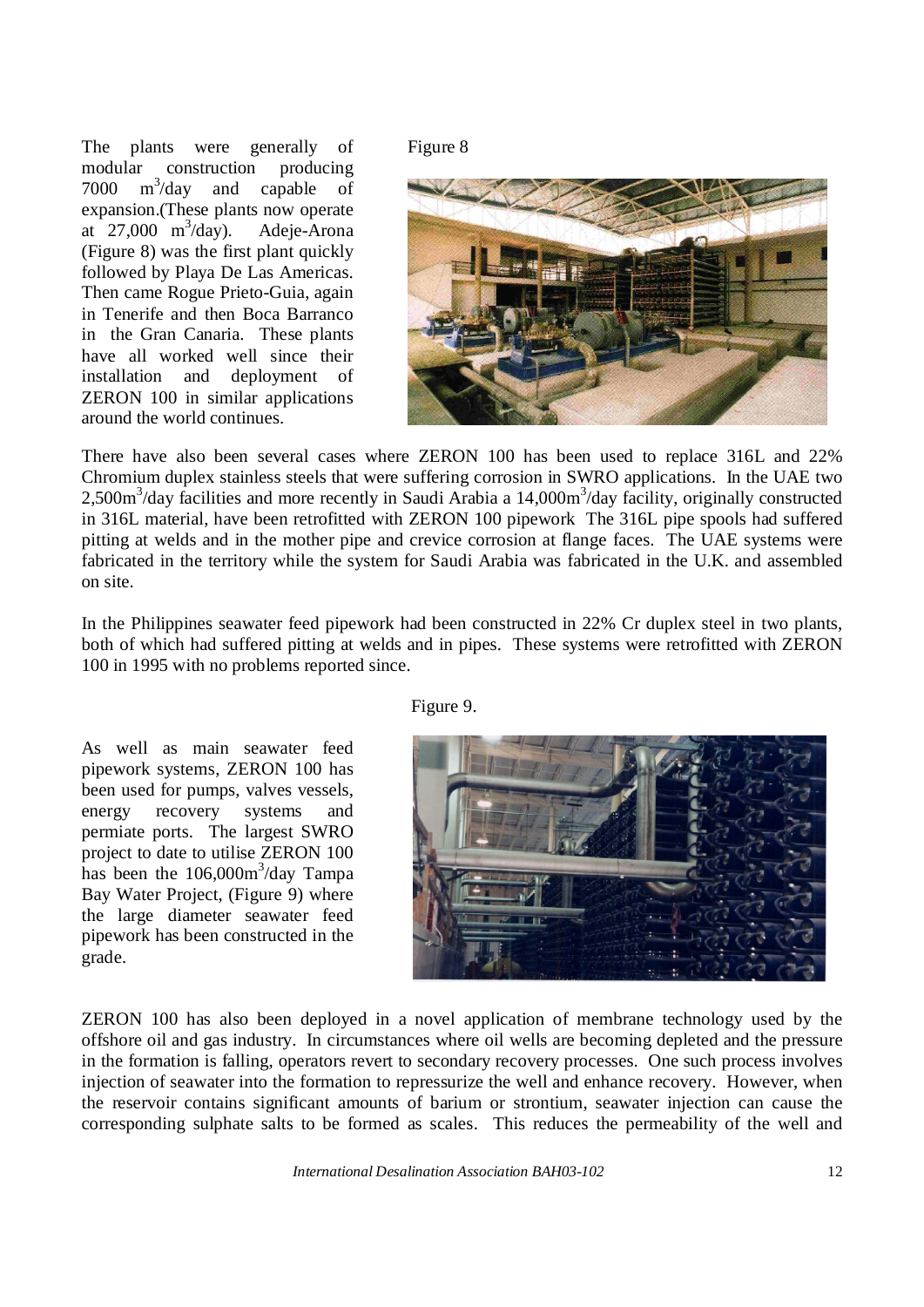causes scaling of the tubulars with salts that are difficult to remove [29]. Moreover, McEihiney et al [30] note that injection of seawater into the formation will provide sulphate nutrients that otherwise dormant, sulphate reducing bacteria will metabolise. As a consequence they will form low molecular weight fatty acids (thereby lowering the pH locally) and generate the sour gas  $H_2S$ . This causes a corrosion problem, can mean that the products are unsaleable and creates a health hazard.

To mitigate against these phenomena, operators can install Sulphate Removal Plant (SRP). These plants pass seawater through nanofiltration membranes that extract sulphate from the seawater, prior to injection. The process minimizes scaling, helps to optimise oil recovery and avoids the possibility of reservoir souring.

Figure 10.

These packages are supplied as modularized units (Figure 10), to suit lift capabilities on offshore platforms or floating production vessels. Essentially, this involves constructing and installing filtration systems on offshore platforms and vessels, where process piping and marine code requirements have to be rationalized.



ZERON 100 has performed well in this application since the early 1990's and continues to find applications in this sector.

# **V1. CONCLUSIONS**

- 1. The crevice corrosion resistance of ZERON 100 and SASS's in warm natural seawater is good. A minimum  $PRE<sub>N</sub>$  criterion can be applied to maintain an acceptable level of crevice corrosion resistance provided if these steels are properly processed in manufacture.
- 2. During welding some sigma phase formation can be expected in welds for both SASS's and ZERON 100. However, in the practical welding range this has no effect on corrosion resistance. This constitutes a high tolerance level to variations in fabrication before problems of pitting of welds are encountered in SWRO systems.
- 3. ZERON 100 can be cold formed without loss of pitting corrosion resistance, it is machinable and can be assembled in connection with SASS's and other passive alloys without risk of galvanic corrosion. Assembly with lower category alloys can give rise to corrosion of the less noble material.
- 4. Vessels and pipework can be designed and built in accordance with international codes and standards. The high mechanical strengths of ZERON 100 allows significant cost savings to be realized especially at larger pipe diameters and at higher system pressures.
- 5. ZERON 100 has been deployed in numerous SWRO applications around the world with good success.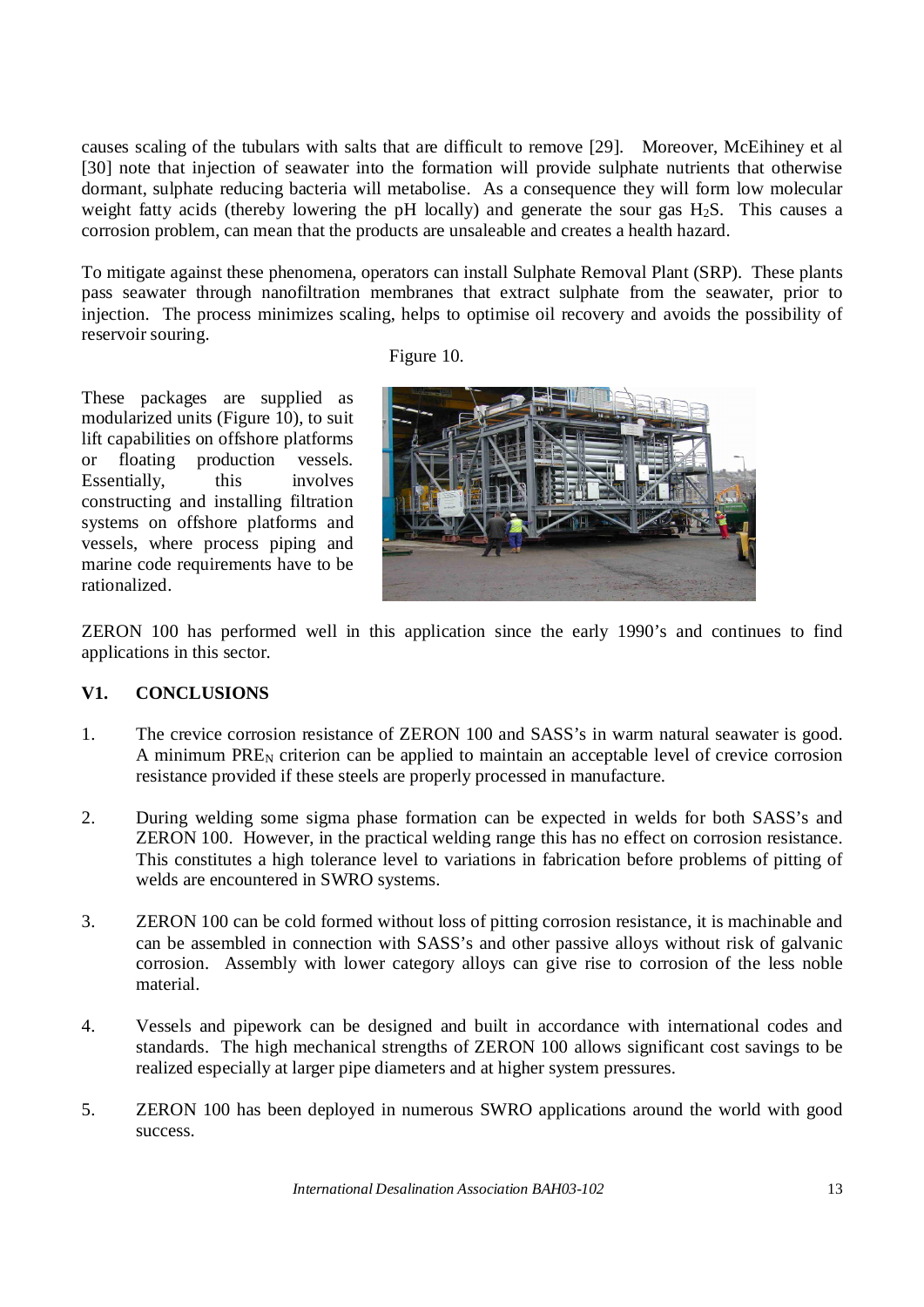### **V1I. REFERENCES**

- 1. Sedriks A. J. "Metallurgical Control of Localized Corrosion of Stainless Steels" Proc. Conf. Stainless Steels '87, York, England, Sept 14-16, 1987, P127-137.
- 2. Truman S. E. "Effects of Composition on the Resistance to Pitting Corrosion of Stainless Steel". Proc. Conf. UK Corrosion '87. Brighton, England, Oct 26-28 1987.
- 3. Kovach C.W. and Redmond J. D. "Correlations Between the Critical Crevice Temperature, PRE Number and Long Term Crevice Corrosion Data for Stainless Steels". Proc. Conf. NACE 93 New Orleans, USA. March 1993, Paper No. 267.
- 4. Shone E.B., Malpas R.E. and Gallagher P. Trans Inst. Mar. Eng., 100 part 4 (1988) Paper 14, Page193.
- 5. Grubb J. F. and Maurer J. R. "Correlation of the Microstructure of a 6% Molybdenum Stainless Steel with Performance in a Highly Aggressive Test Medium". Proc. Conf. NACE '95, Orlando, Florida, USA. March 1995, Paper No. 300.
- 6. Byrne G, Francis R & Warburton G "Variation in Mechanical Properties and Corrosion Resistance of Different Alloys within the Generic Designation UNS S32760". Proc. Conf. Duplex America 2000, Houston, Texas, USA,  $29^{th}$  Feb –  $1^{\text{st}}$  March 2000, Paper 113-125.
- 7. Francis R, Byrne G & Jones K "Performance at Reduced Cost; Zeron 100 Super Duplex Stainless Steel Sets the Pace". IDA World Congress on Desalination and Water Reuse, Oct 1997. Madrid, Spain, Vol 111.
- 8. Gooch T. G. "Corrosion Behavior of Welded Stainless Steels" Welding Journal, Vol 75, No. 5, May 1996, pages 135-154.
- 9. Francis R. "Discussion on the Influence of Sigma Phase on General and Pitting Corrosion Resistance of SAF 2205" British Corrosion Journal, Vol 27, No. 4 April 1992, pages 319-320
- 10. Gunn R. N. "Intermetallic Formation in Super Duplex Stainless Steel Heat Affected Zones" Proc. Conf. Duplex Stainless Steels 97, Maastricht, Netherlands. Oct 21-23 1997, pages 335-345
- 11. Leonard A J, Woollin P, and Buxton D. C. "Effects of Intermetallic Phases on the Corrosion Resistance of Super Duplex and Super Austenitic Stainless Steel Weldments". Proc. Conf. Stainless Steel World 2001, The Hague, Netherlands, 13-15 Nov 2001, Paper P0185, pages 375-384
- 12. Francis R. and Warburton G. W. "A Model for Corrosion of the Depleted Zones Around Sigma Precipitates Produced During Welding of Super Duplex Stainless Steel". Proc. Conf. Stainless Steel World '99. The Hague, Netherlands Oct. '99. Paper 99006.
- 13. Shrive S. "Seawater Materials The British Experience" Proc NITO Conf Stavanger, Norway, Jan  $19^{th}$ , 1999.